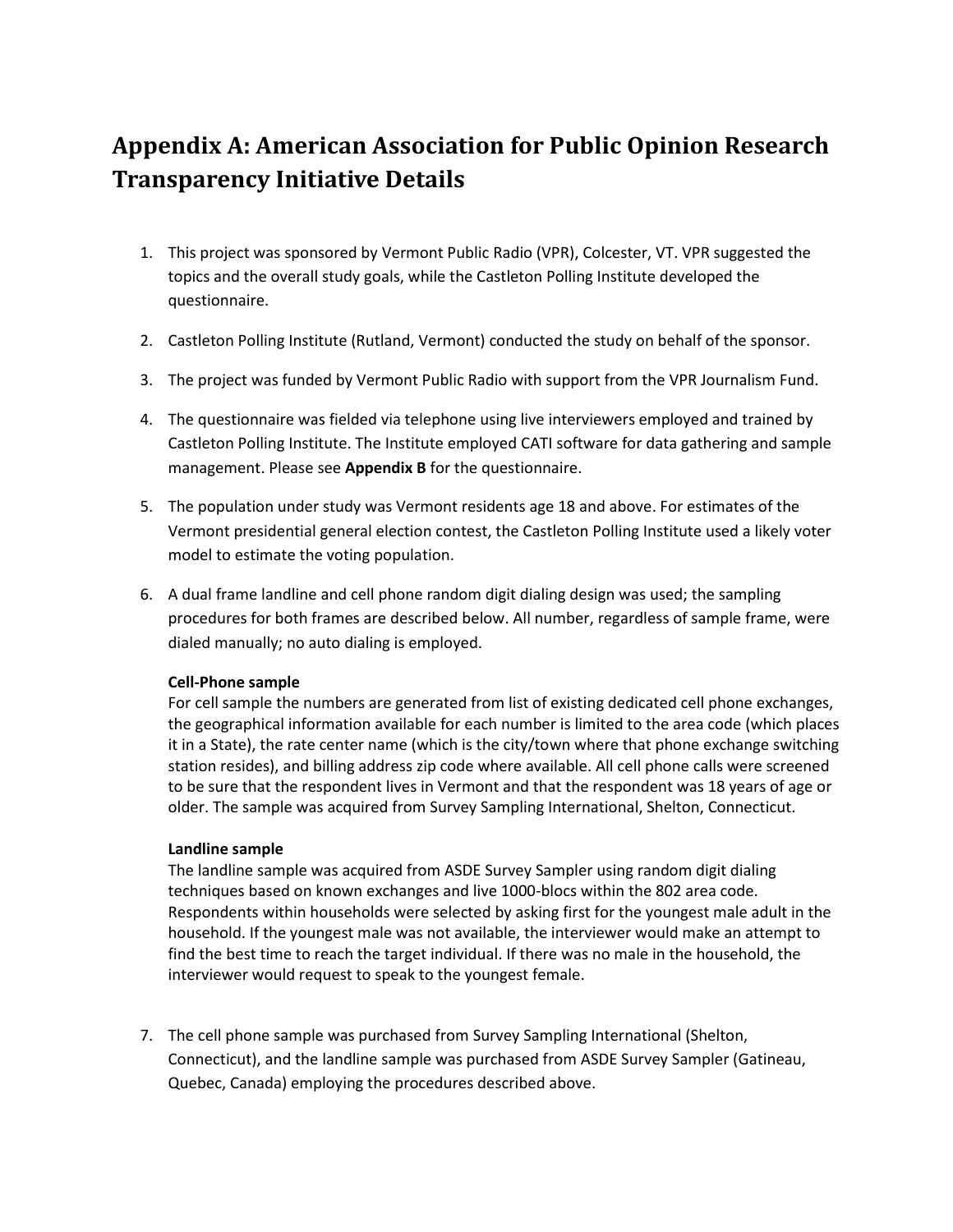- 8. For the cell phone sample, interviewers selected whomever answered the phone, assuming a one-to-one relationship between phone number and individuals. Anyone who did not live in the prescribed geographic area (the state of Vermont) was screened out as ineligible. For the landline sample, interviewers requested to speak with the youngest member of the household who is at least 18 years of age; if there was no male in the household, interviewers requested the youngest female.
- 9. The sample was drawn using probability methods.
- 10. The total number of completed interviews is 650 (337 landline and 313 cell phone). The marginof-error is (+/-) 3.9 percentage points at the 95% confidence level for data representing the entire sample. Data were weighted by utilizing a raking method to reflect census figures for gender, age, household income, and geographic distribution (county-level population) across the state. The weights are based on the U.S. Census American Community Survey 5-year estimates from 2014 for the state of Vermont. Neither sampling errors nor statistical tests were adjusted to account for sample design effects due to weighting. An average design effect from the dual-frame sample for this study was not calculated.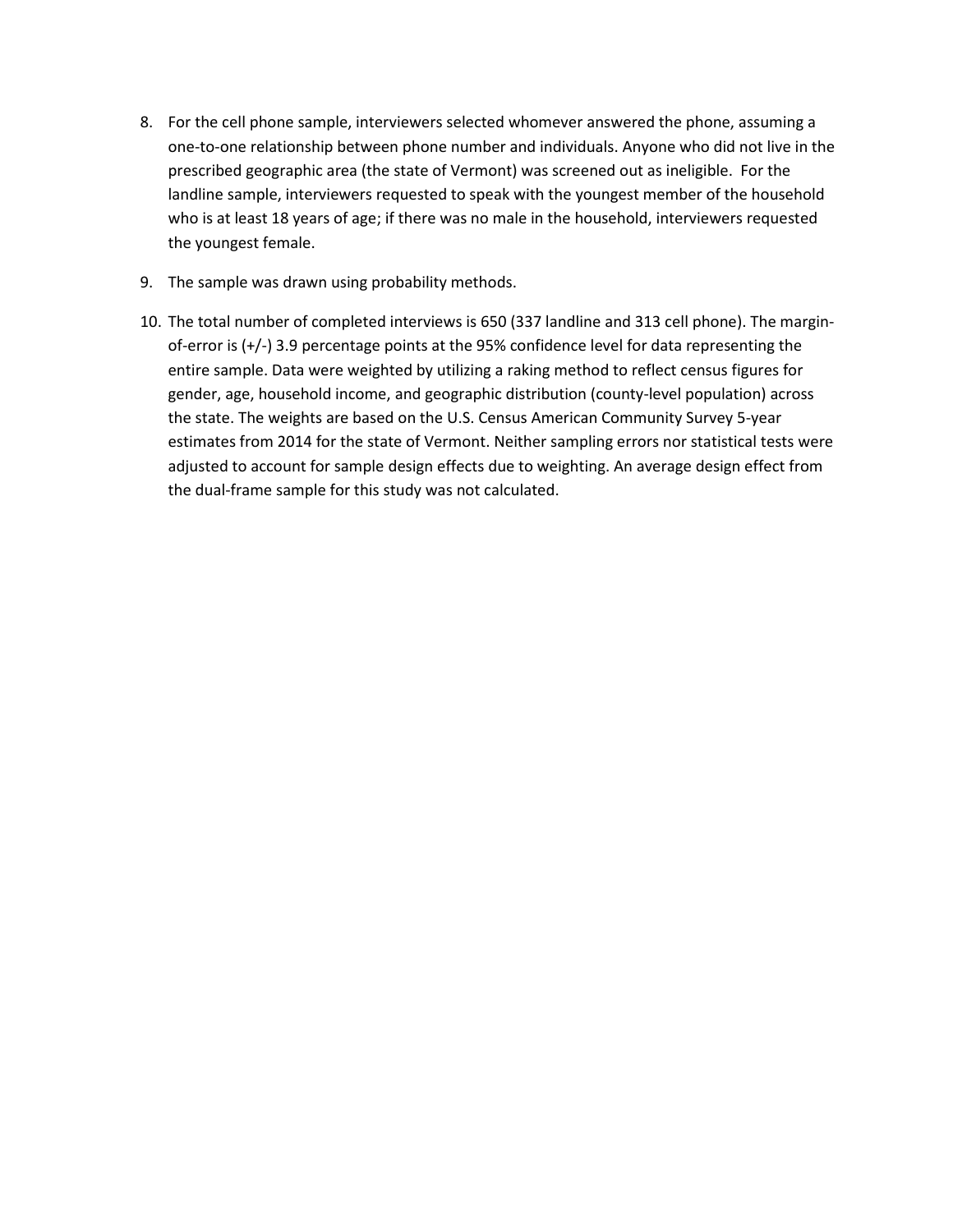11. The sample size and margin-of-error for reported subsets of the data are in Table 1 below.

## **Table 1. Sampling Error at the 95 percent confidence level**

| <b>Vermont Adults Population</b>            |                       |                    |                   |
|---------------------------------------------|-----------------------|--------------------|-------------------|
|                                             | <b>Sampling Error</b> | <b>Sample Size</b> | <b>Population</b> |
| Adults                                      | 3.84%                 | 650                | 505009            |
| Gender                                      | <b>Sampling Error</b> | <b>Sample Size</b> | <b>Population</b> |
| Male                                        | 5.22%                 | 352                | 248969            |
| Female                                      | 5.67%                 | 298                | 256040            |
|                                             |                       |                    |                   |
| Party                                       | <b>Sampling Error</b> | <b>Sample Size</b> | <b>Population</b> |
| Democrat (with leaners)                     | 5.29%                 | 343                | 279270            |
| Republican (with leaners)                   | 7.36%                 | 177                | 129787            |
| Independent & Other                         | 9.42%                 | 108                | 95952             |
| <b>Region</b>                               | <b>Sampling Error</b> | <b>Sample Size</b> | <b>Population</b> |
| Chittenden County                           | 8.43%                 | 135                | 128555            |
| Northern VT                                 | 8.33%                 | 138                | 116765            |
| Central VT                                  | 8.02%                 | 149                | 100759            |
| Southern VT                                 | 6.48%                 | 228                | 158930            |
| Age                                         | <b>Sampling Error</b> | <b>Sample Size</b> | <b>Population</b> |
| 18 - 44 years old                           | 8.05%                 | 148                | 209444            |
| 45 - 64 years old                           | 6.13%                 | 255                | 190398            |
| 65 or older                                 | 6.38%                 | 235                | 102658            |
| <b>Education</b>                            | <b>Sampling Error</b> | <b>Sample Size</b> | <b>Population</b> |
| Less than high school graduate              | 25.29%                | 15                 | 42777             |
| High school graduate (includes equivalency) | 8.22%                 | 142                | 152483            |
| Some college or associate's degree          | 7.94%                 | 152                | 145773            |
| Bachelor's degree or higher                 | 5.33%                 | 337                | 160749            |
| <b>HH Income</b>                            | <b>Sampling Error</b> | <b>Sample Size</b> | Population        |
| Less than \$20K                             | 12.86%                | 58                 | 79994             |
| \$20K - less than \$40K                     | 9.74%                 | 101                | 95995             |
| \$40K - less than \$60K                     | 10.21%                | 92                 | 83811             |
| \$60K - less than \$100K                    | 7.71%                 | 161                | 118194            |
| \$100K or more                              | 8.33%                 | 138                | 99368             |

12. The survey was administered by live interviewers in English only via telephone from September 29, 2016 to October 14, 2016.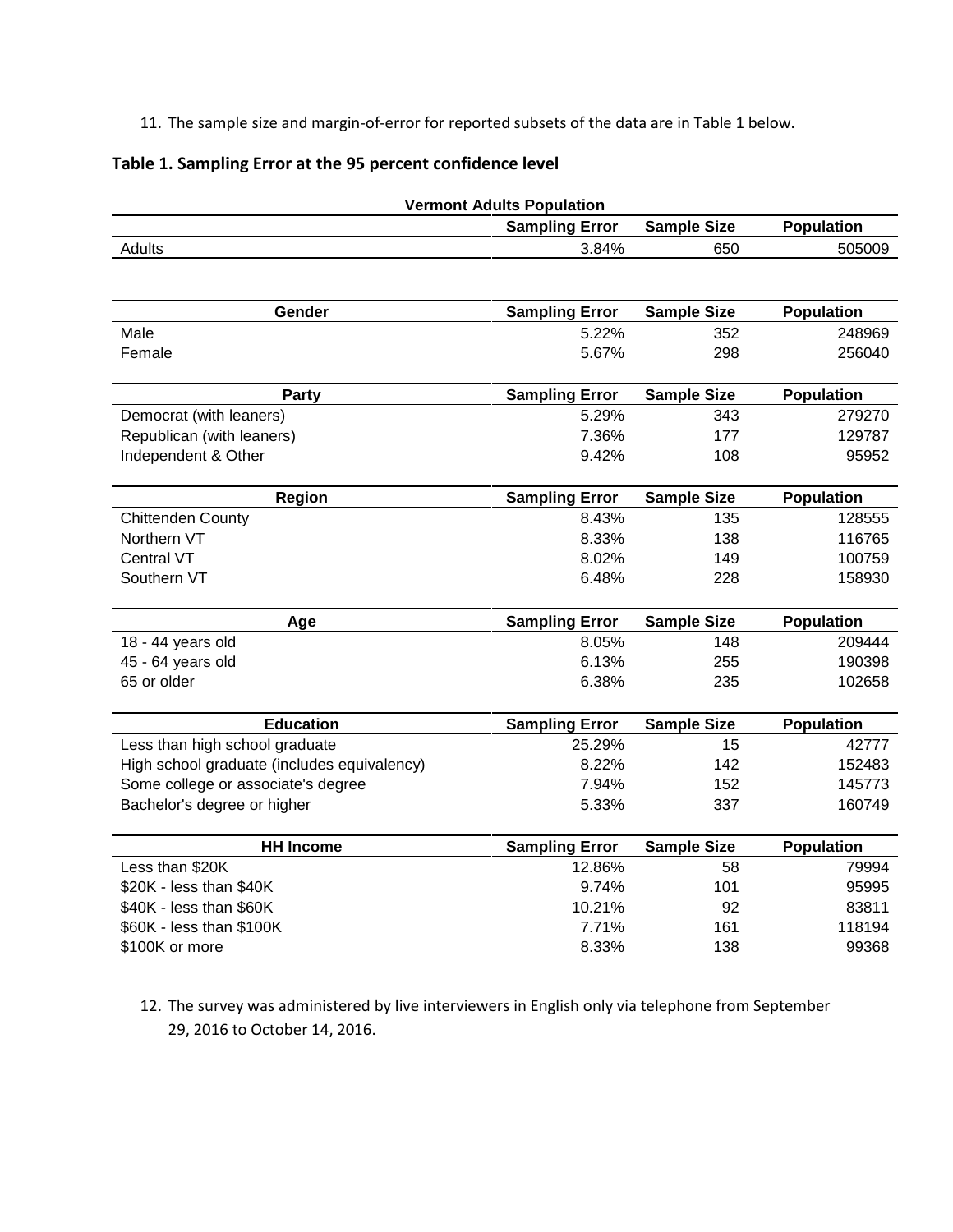# **Appendix B: Survey Instrument**

### Q: Intro

**[INTRO]: Hi, my name is \_\_\_\_\_\_\_\_\_\_ and I'm calling from Castleton University. I am not selling anything. We are working with Vermont Public Radio on a study concerning the future of our state, and we'd really appreciate your help.** 

**To ensure our study is scientific, have we reached you on a landline or cell phone?**

- 1 LANDLINE
- 2 CELLPHONE
- 3 CALLBACK
- 4 REFUSAL
- 5 HARD REFUSAL

### Q: Driving

**[If calling cell phone]: Are you currently driving a car or doing any activity that requires your full attention?**

- 1 YES, ENGAGED IN OTHER ACTIVITY
- 2 NO, NOT DOING ANYTHING TO DISTRACT
- 9 NOT SURE/REFUSED

Q: LiveVT

### **Do you live in Vermont?**

- 1 YES
- 2 NO
- 9 DON'T KNOW/REFUSED

Q: YoungestMale

## **[IF LANDLINE] May I please speak to the youngest adult male in the household who is at least 18 years of age?**

- 1 SPEAKING
- 2 GETTING PERSON [REPEAT INTRO]
- 3 CALLBACK
- 4 NO MALE IN HOUSEHOLD (PROCEED WITH YOUNGEST FEMALE)
- 9 REFUSED

Q: Info

**[IF LANDLINE, Once target respondent is on the phone] Thank you very much for helping us with this important study. Your telephone number was randomly selected from among all households in Vermont. This call may be monitored for quality assurance.**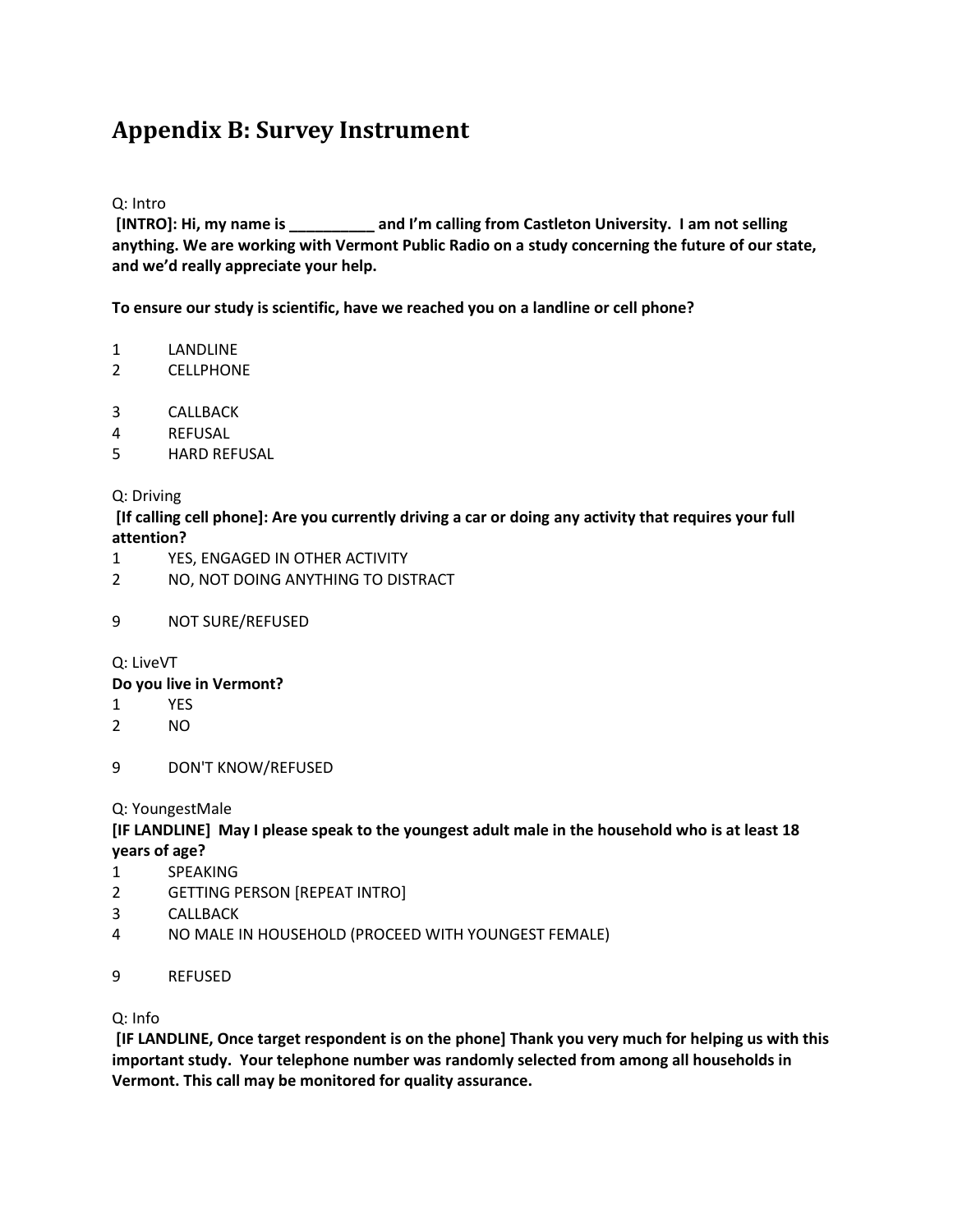**Participation is voluntary. If you decide to participate, you may decline to answer any question or end the interview at any time.**

**[IF ASKED:] "This survey will take 10 minutes to complete."**

## **Intro: Let's begin…**

## Q: Q1

## **How closely do you follow news about the upcoming presidential election? Would you say…**

- Very closely
- Somewhat closely
- Not very much
- Not at all

## DON'T KNOW/REFUSED

## Q: Q2

## **How closely do you follow news about the upcoming election for Vermont's governor? Would you say…**

- Very closely
- Somewhat closely
- Not very much
- Not at all

### DON'T KNOW/REFUSED

### $Q: Q3$

### **How familiar are you with the candidates running for Governor in Vermont? Are you …**

- Very familiar
- Somewhat familiar
- Not too familiar
- Not at all familiar

### DON'T KNOW/REFUSED

## Q: Q4

### **How familiar are you with the candidates running for Lieutenant Governor in Vermont**? **Are you …**

- Very familiar
- Somewhat familiar
- Not too familiar
- Not at all familiar
- DON'T KNOW/REFUSED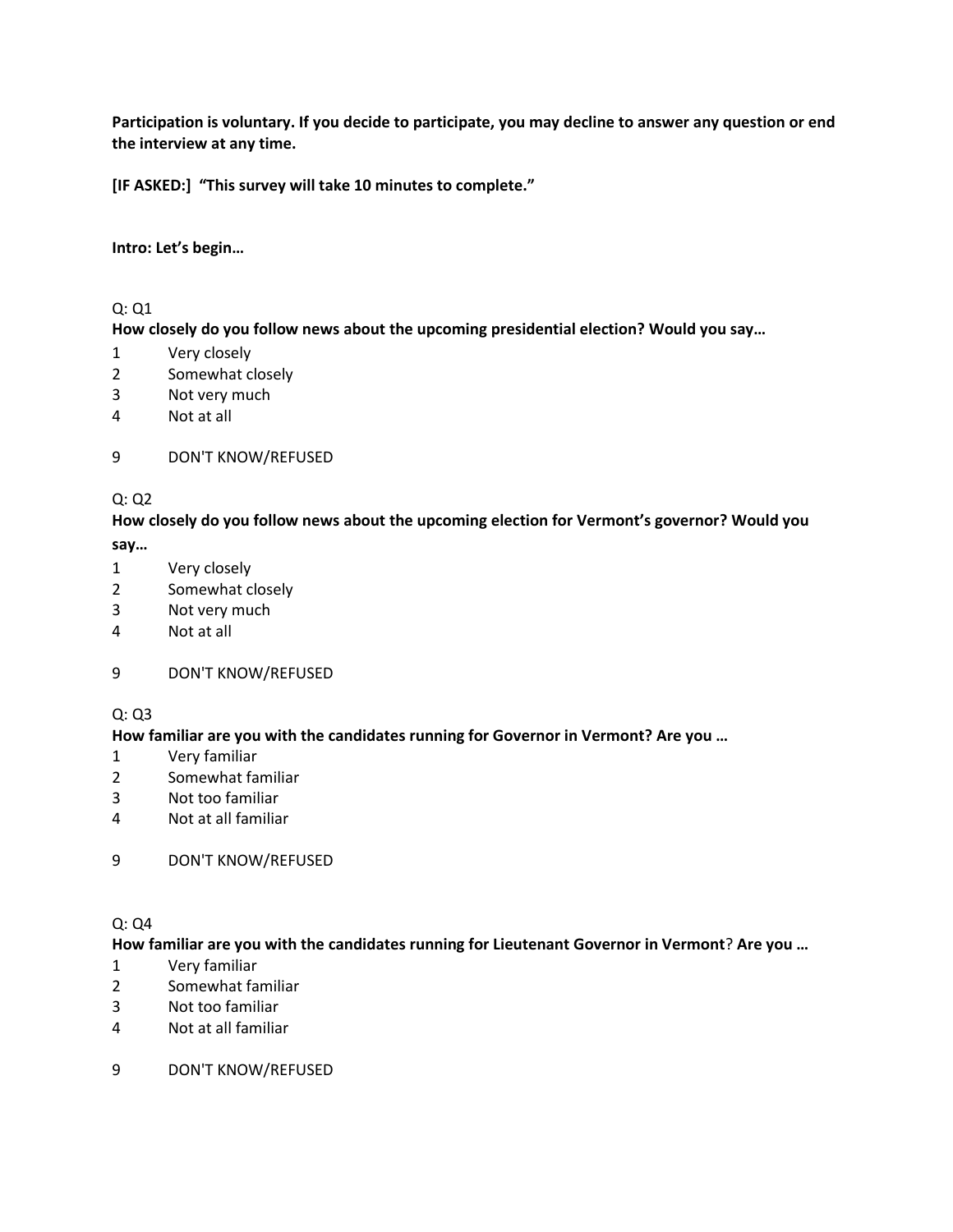## Q: Q5

#### **How familiar are you with the candidates running for Attorney General in Vermont? Are you …**

- Very familiar
- Somewhat familiar
- Not too familiar
- Not at all familiar
- DON'T KNOW/REFUSED

#### Q: Q6

## **How likely are you to vote, either by absentee ballot or in person, in the general election on November 8, 2016? Would you say …**

- You are very likely
- Somewhat likely
- Not very likely
- Not at all likely
- DON'T KNOW
- REFUSED

## Q: Q7

**If the presidential election were held today, would you vote for Donald Trump the Republican, Hillary Clinton the Democrat, Gary Johnson the Libertarian, Jill Stein of the Green Party, or for someone else?** 

- DONALD TRUMP
- HILLARY CLINTON
- GARY JOHNSON
- JILL STEIN
- BERNIE SANDERS
- OTHER
- NOT SURE
- REFUSED

Q: Q8

**If the election for US Senate were held today, would you vote for Scott Milne the Republican,**

**Patrick Leahy the Democrat, Pete Diamondstone the Liberty Union candidate,** 

**Cris Ericson the United States Marijuana candidate, Jerry Trudell the Independent, or for someone** 

**else?**

- SCOTT MILNE
- PATRICK LEAHY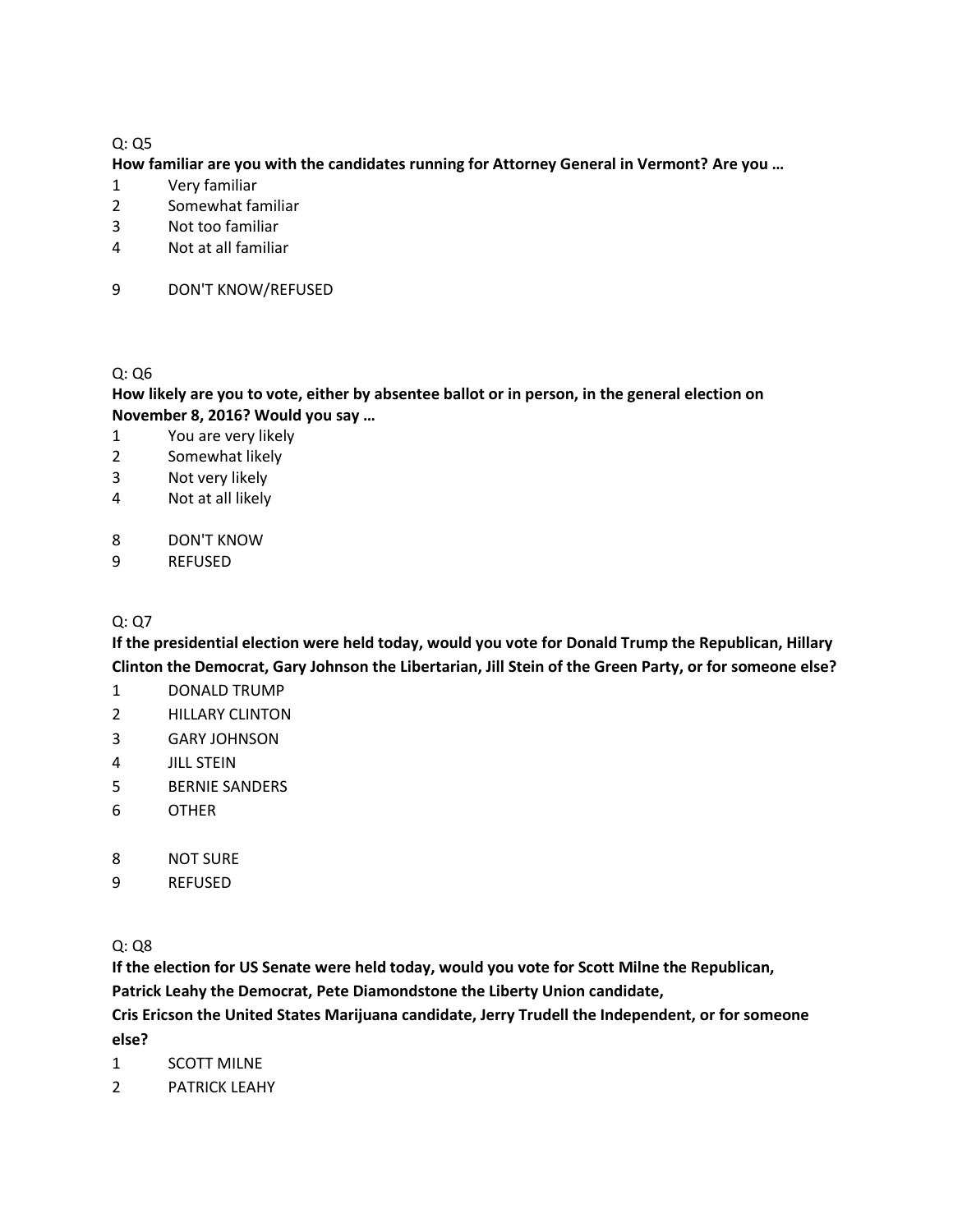- PETE DIAMONDSTONE
- CRIS ERICSON
- JERRY TRUDELL
- OTHER
- NOT SURE
- REFUSED

 $Q: Q9$ 

**If the election for Vermont governor were held today, would you vote for Phil Scott the Republican, Sue Minter the Democrat, Bill "Spaceman" Lee the Liberty Union candidate, or for someone else?** 

- PHIL SCOTT
- SUE MINTER
- BILL "SPACEMAN" LEE
- OTHER
- NOT SURE
- REFUSED

## Q: Q10

**If the Vermont Lieutenant Governor's election were held today, would you vote for Randy Brock the Republican,**

**David Zuckerman the Democrat/Progressive, Boots Wardinski the Liberty Union candidate, or for someone else?**

- RANDY BROCK
- DAVID ZUCKERMAN
- BOOTS WARDINSKI
- OTHER
- NOT SURE
- REFUSED

Q: Q11

**If the election for Vermont's Attorney General were held today, would you vote for Deborah Bucknam the Republican, TJ Donovan the Democrat, Rosemarie Jackowski the Liberty Union candidate, or for someone else?**

- DEBORAH BUCKNAM
- TJ DONOVAN
- ROSEMARI JACKOWSKI
- OTHER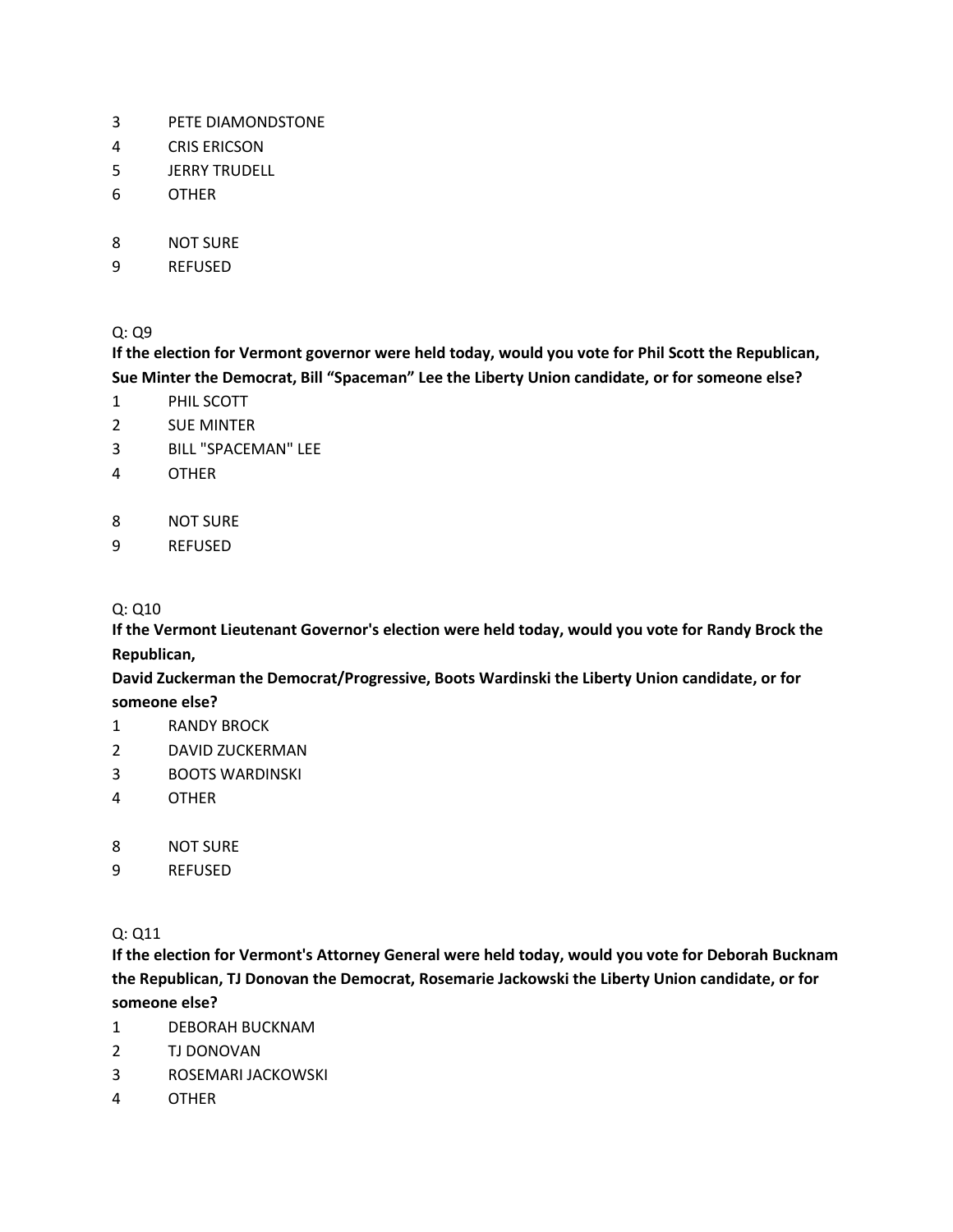8 NOT SURE

9 REFUSED

Q: Q12 [Gubernatorial Issues Block Begins]

**Now I'm going to mention a few issues. For each one, please tell me who among the candidates for Vermont Governor you trust most to handle that issue. [WE NEED TO RANDOMIZE THE QUESTIONS IN THIS BLOCK AND ROTATE THE ORDER OF THE CANDIDATES MENTIONED.]** 

## Q: Q12\_1

**Who do you trust more to handle the economy and jobs?** 

- 1 Phil Scott
- 2 Sue Minter
- 3 Bill "Spaceman" Lee
- 4 OTHER
- 8 NOT SURE
- 9 REFUSED

### Q: Q12\_2

### **Who do you trust more to handle the Vermont Health care exchange?**

- 1 Phil Scott
- 2 Sue Minter
- 3 Bill "Spaceman" Lee
- 4 OTHER
- 8 NOT SURE
- 9 REFUSED

## Q: Q12\_3

## **Who do you trust more to handle the environment and clean energy issues?**

1 Phil Scott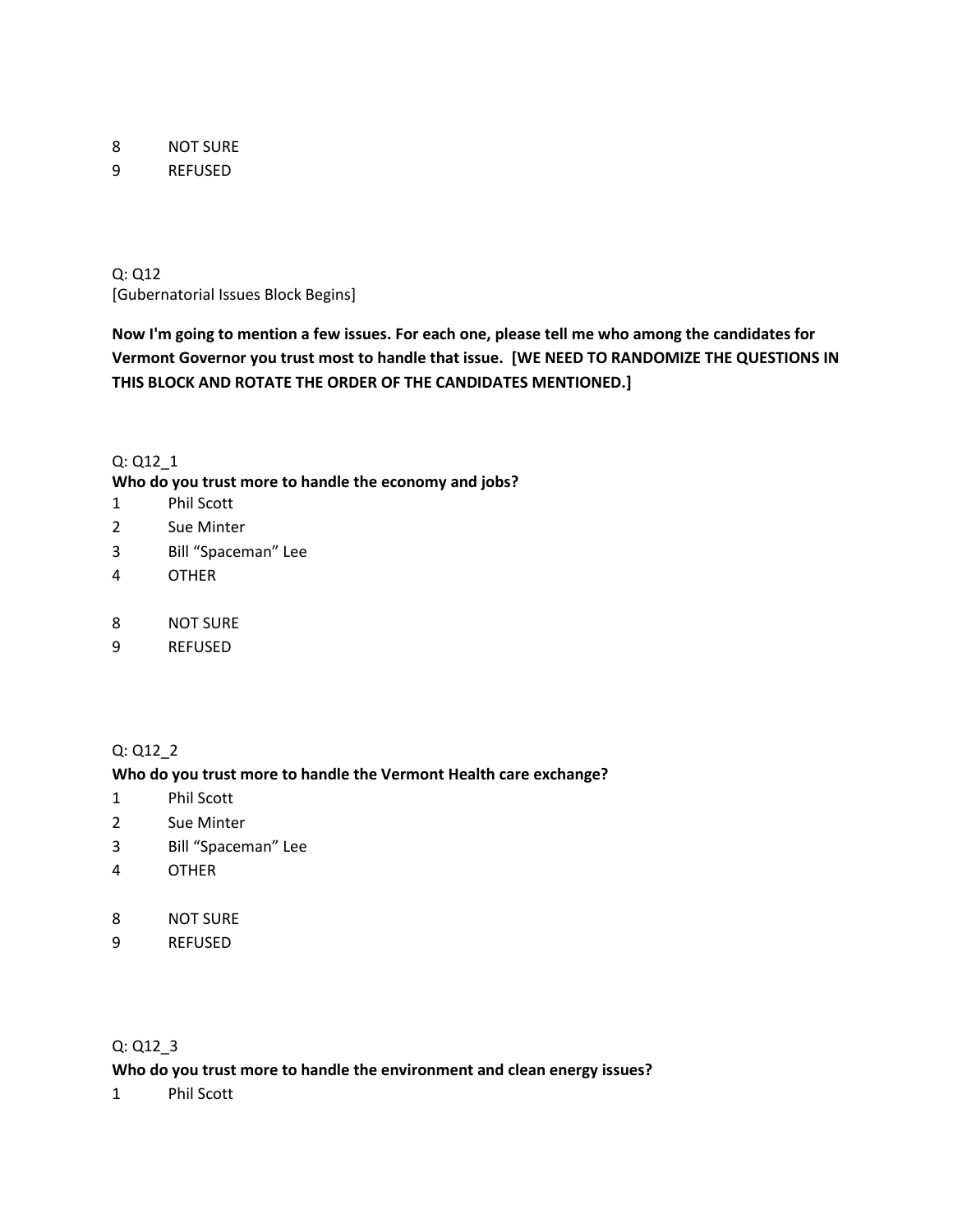- Sue Minter
- Bill "Spaceman" Lee
- OTHER
- NOT SURE
- REFUSED

## Q: Q12\_4

### **Who do you trust more to handle the taxes and the budget?**

- Phil Scott
- Sue Minter
- Bill "Spaceman" Lee
- OTHER
- NOT SURE
- REFUSED

## Q: Q12\_5

### **Who do you trust more to handle K through 12 education?**

- Phil Scott
- Sue Minter
- Bill "Spaceman" Lee
- OTHER
- NOT SURE
- REFUSED

## Q: Q12\_6

## **Who do you trust more to handle the cost of living in Vermont?**

- Phil Scott
- Sue Minter
- Bill "Spaceman" Lee
- OTHER
- NOT SURE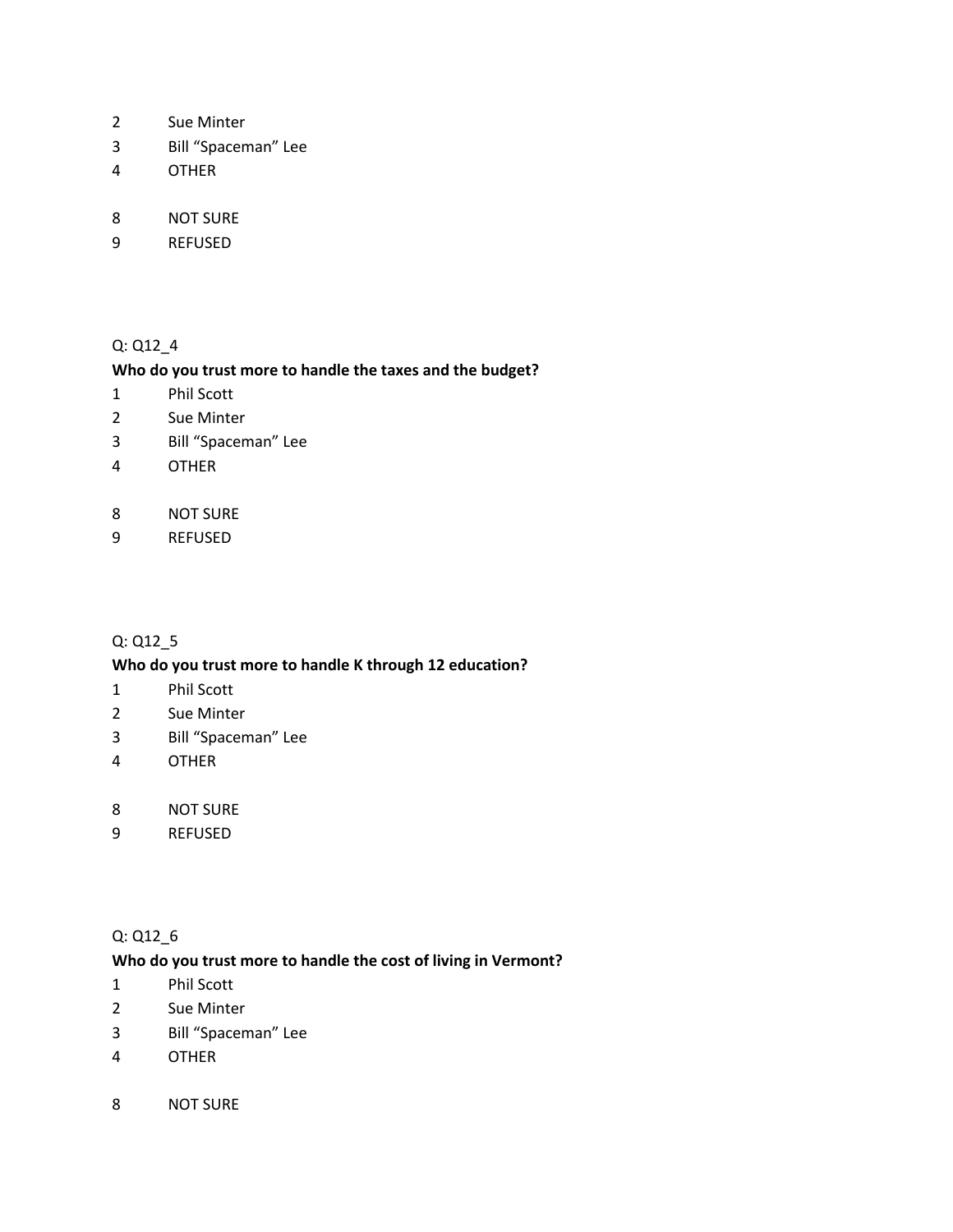## Q: Q12\_7

**Who do you trust more to handle the battle against opiate addiction in the state?** 

- 1 Phil Scott
- 2 Sue Minter
- 3 Bill "Spaceman" Lee
- 4 OTHER
- 8 NOT SURE
- 9 REFUSED

[Gubernatorial Issues Block Ends]

## **Trust in Media**

Q: Q13

**In general, how much trust and confidence do you have in the mass media--such as newspapers, TV and radio--to report news about the upcoming election fully, accurately, and fairly-a great deal, a fair amount, not very much, or none at all?**

- 1 A GREAT DEAL
- 2 A FAIR AMOUNT
- 3 NOT VERY MUCH
- 4 NONE AT ALL
- 8 NOT SURE/NO OPINION
- 9 REFUSED

# **Trust in Institutions**

Q: Q14

**How much do you trust the Vermont state legislature to serve the interests of Vermonters? Do you trust the legislature completely, somewhat, very little, or not at all?**

- 1 TRUST COMPLETELY
- 2 TRUST SOMEWHAT
- 3 TRUST VERY LITTLE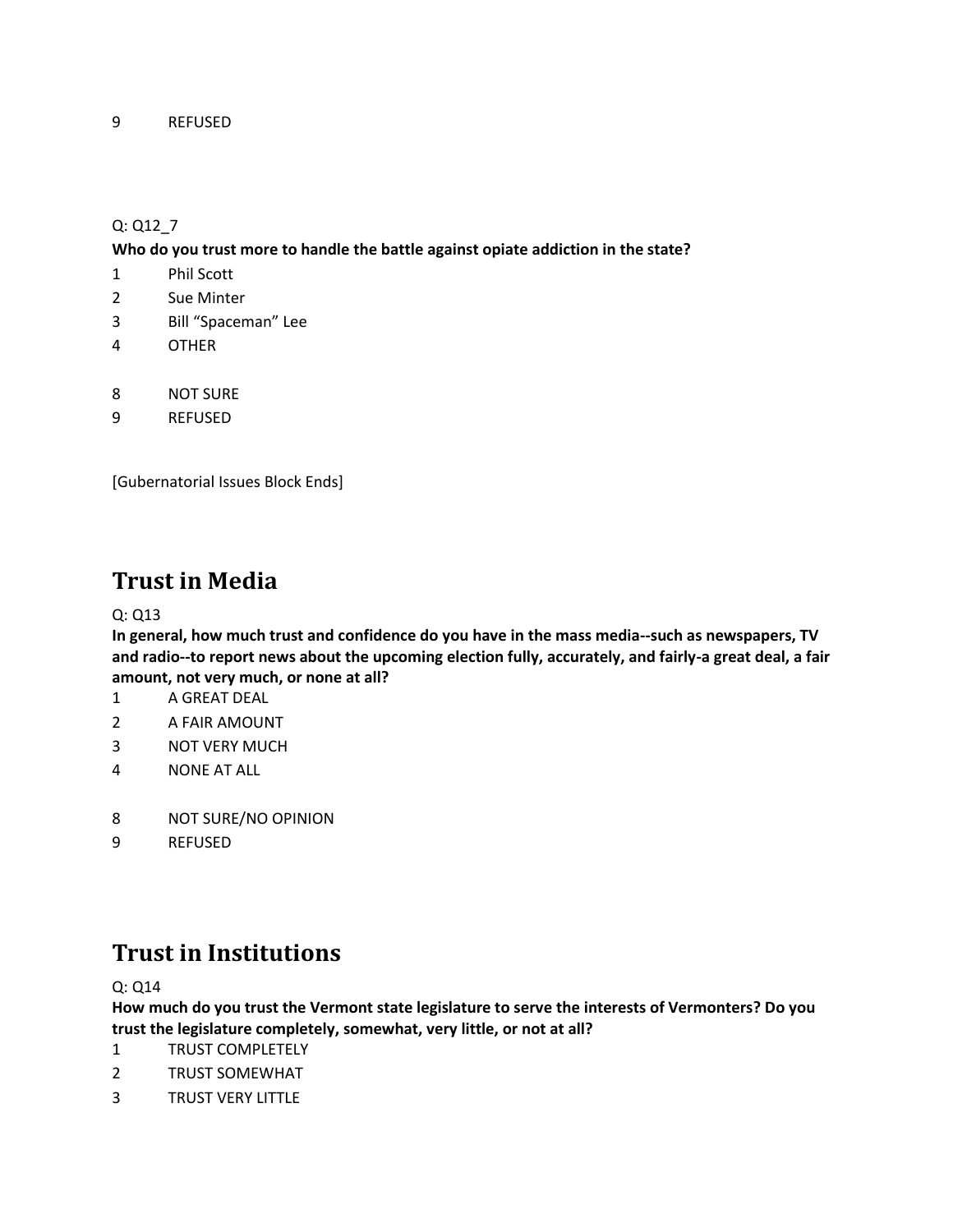## DO NOT TRUST AT ALL

- NOT SURE/NO OPINION
- REFUSED

## Q: Q15

**How much do you trust your town government to serve the interests of your town? Do you trust your town government completely, somewhat, very little, or not at all?**

- TRUST COMPLETELY
- TRUST SOMEWHAT
- TRUST VERY LITTLE
- DO NOT TRUST AT ALL
- NOT SURE/NO OPINION
- REFUSED

### Q: Q16

**The Vermont Public Service Board supervises the rates, quality of service, and overall financial management of Vermont's public utilities. How much do you trust the Vermont Public Service Board to serve the interests of Vermonters? Do you trust them completely, somewhat, very little, or not at all?**

- TRUST COMPLETELY
- TRUST SOMEWHAT
- TRUST VERY LITTLE
- DO NOT TRUST AT ALL
- NOT SURE/NO OPINION
- REFUSED

### Q: Q17

**How much do you trust the Vermont utility companies to serve the interests of Vermonters? Do you trust the Vermont utility companies completely, somewhat, very little, or not at all?**

- TRUST COMPLETELY
- TRUST SOMEWHAT
- TRUST VERY LITTLE
- DO NOT TRUST AT ALL
- NOT SURE/NO OPINION
- REFUSED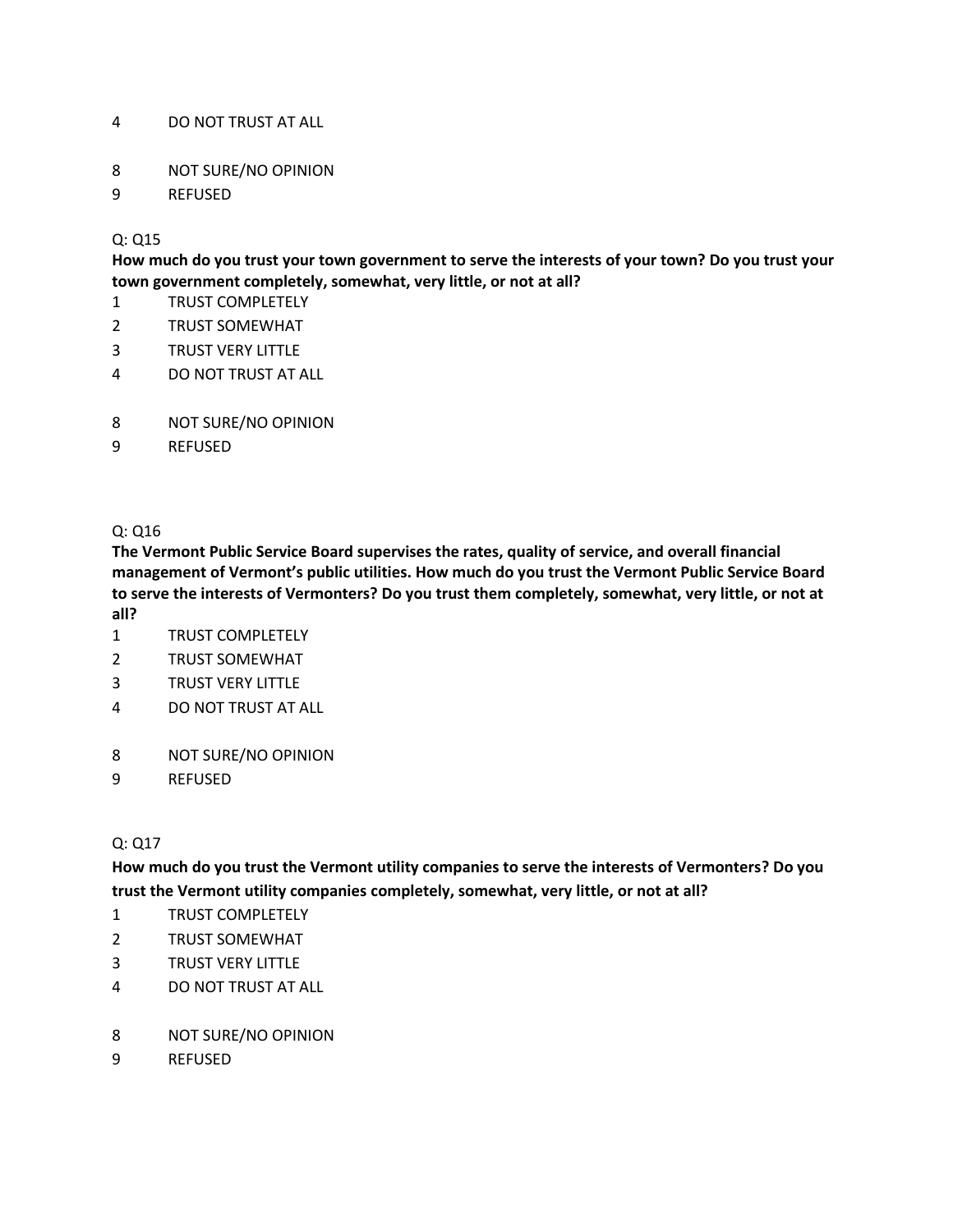## Q: Q18

## **If you had to pick one issue that you'd most like to see the VT legislature focus on next session, what would that issue be?** [ASK OPENENDED; CODE TO CATEGORIES BELOW]

- TAX STRUCTURE
- EDUCATION K-12
- COLLEGE AFFORDABILITY/FUNDING
- MARIJUANA
- OPIATE ADDICTION/DRUG PROBLEM
- REFUGEES
- INFRASTRUCTURE ROADS, BRIDGES, BUILDINGS, TECHNOLOGY, ET CETERA
- ENVIRONMENT/ENERGY
- OTHER (SPECIFY)
- DON'T KNOW/NOT SURE
- REFUSED

## Q: Q19

**Do you support or oppose requiring universal background checks for all gun purchases, regardless if sold in a store, gun show, or private sale?** 

- SUPPORT
- OPPOSE
- NOT SURE/IT DEPENDS
- REFUSED

Q: Q21

**Who should have the final say on where wind power generators are placed: land owners, local community members near proposed wind power generators, the state's Public Service Board, or utility companies?** 

- LANDOWNERS
- COMMUNITY MEMBERS
- PUBLIC SERVICE BOARD
- UTILITY COMPANIES
- NOT SURE/IT DEPENDS
- REFUSED

Q: Q22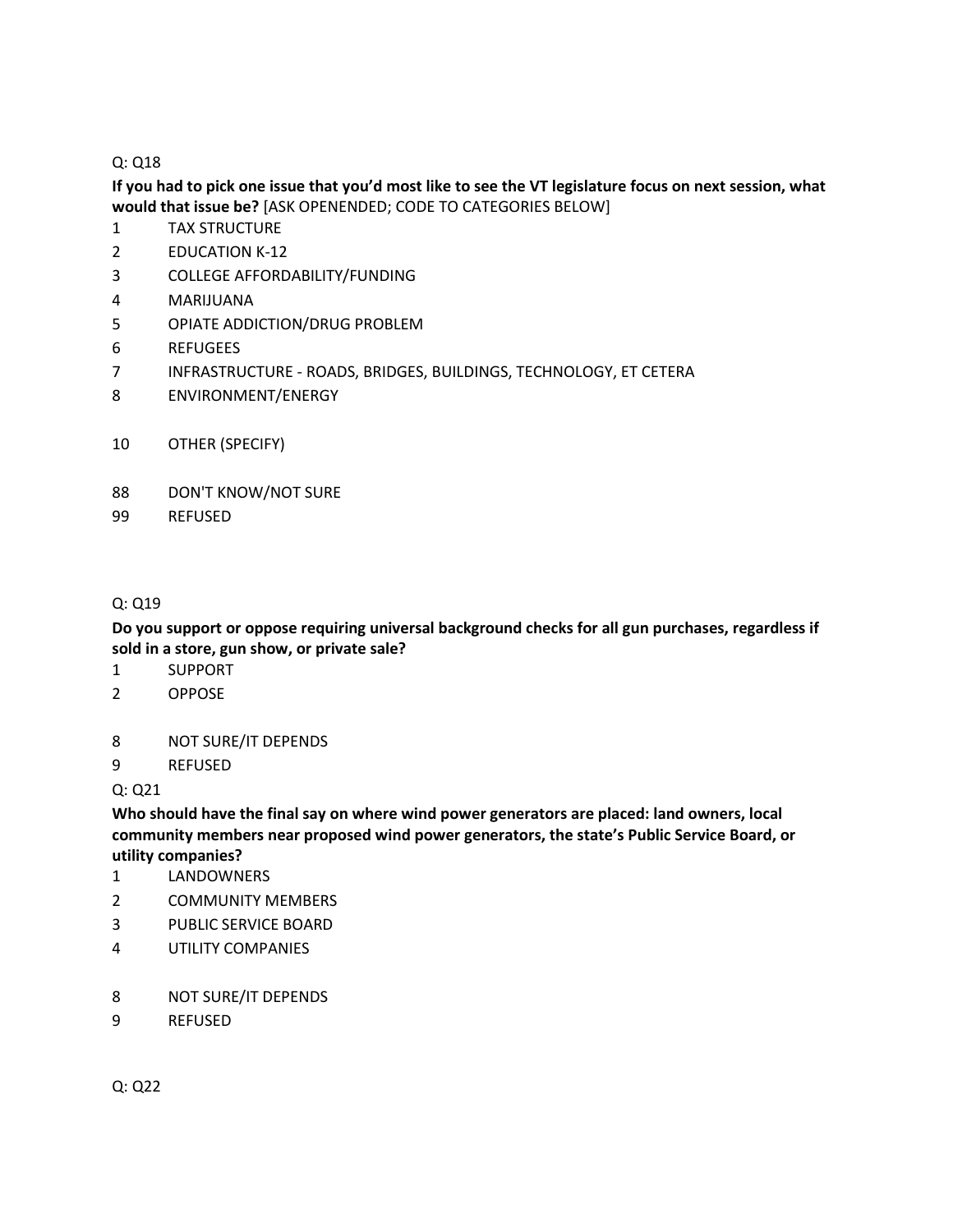**When relocating refugees in the United States, should local communities be permitted to ban refugee resettlement in their communities?** 

- YES, THEY SHOULD
- NO, THEY SHOULD NOT
- NOT SURE/IT DEPENDS
- REFUSED

#### Q: Q23

#### **Would you support or oppose an effort to resettle refugees in your community?**

- SUPPORT
- OPPOSE
- IT DEPENDS
- NOT SURE
- REFUSED

#### Q: Q24

#### **Did you vote in the Vermont Presidential Primaries last Town Meeting Day (2016)?**

- YES
- NO
- DON'T REMEMBER
- REFUSED

#### Q: Q24\_1

#### [If yes] **Whom did you support?**

- Sanders
- Clinton
- Trump
- Other
- DON'T REMEMBER
- REFUSED

### Q: Q25

**Did you vote in the Vermont State Primaries selecting the Democratic or Republican candidates for governor this past August 2016?**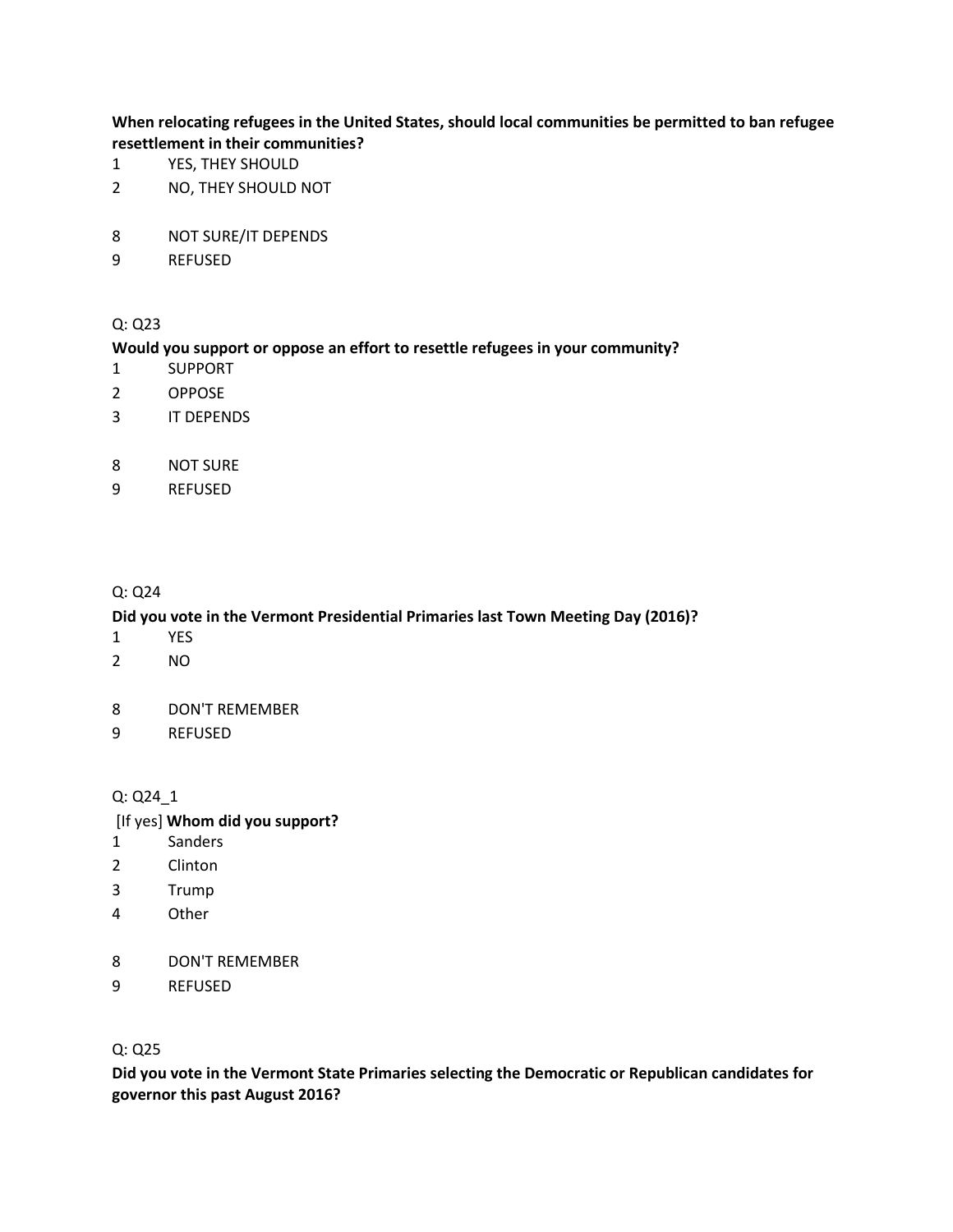- 1 YES
- 2 NO
- 8 DON'T REMEMBER
- 9 REFUSED

## Q: Q25\_1

#### [If yes] **Whom did you support for Governor?**

- 1 SUE MINTER
- 2 MATT DUNNE
- 3 PETER GALBRAITH
- 4 PHIL SCOTT
- 5 BRUCE LISMAN
- 6 OTHER
- 8 DON'T REMEMBER/NOT SURE
- 9 REFUSED

## Demographics

### Q: Gender

**Lastly, I would like to ask a few questions about you merely for the purposes of classification and to be sure our sample accurately reflects the population as a whole.** 

#### **[Record Gender]**

- 1 MALE 2 FEMALE
- Q: OwnHome

**Do you or another member of your household own your own home, pay rent, or have another arrangement?** 

- 1 OWN HOME
- 2 PAY RENT
- 3 OTHER ARRANGEMENT (SPECIFY)
- 8 DON'T KNOW
- 9 REFUSED

## Q: YearsVT

**How many years have you lived in Vermont? [Enter whole numbers only; if less than one year, enter 1]** DON'T KNOW = 888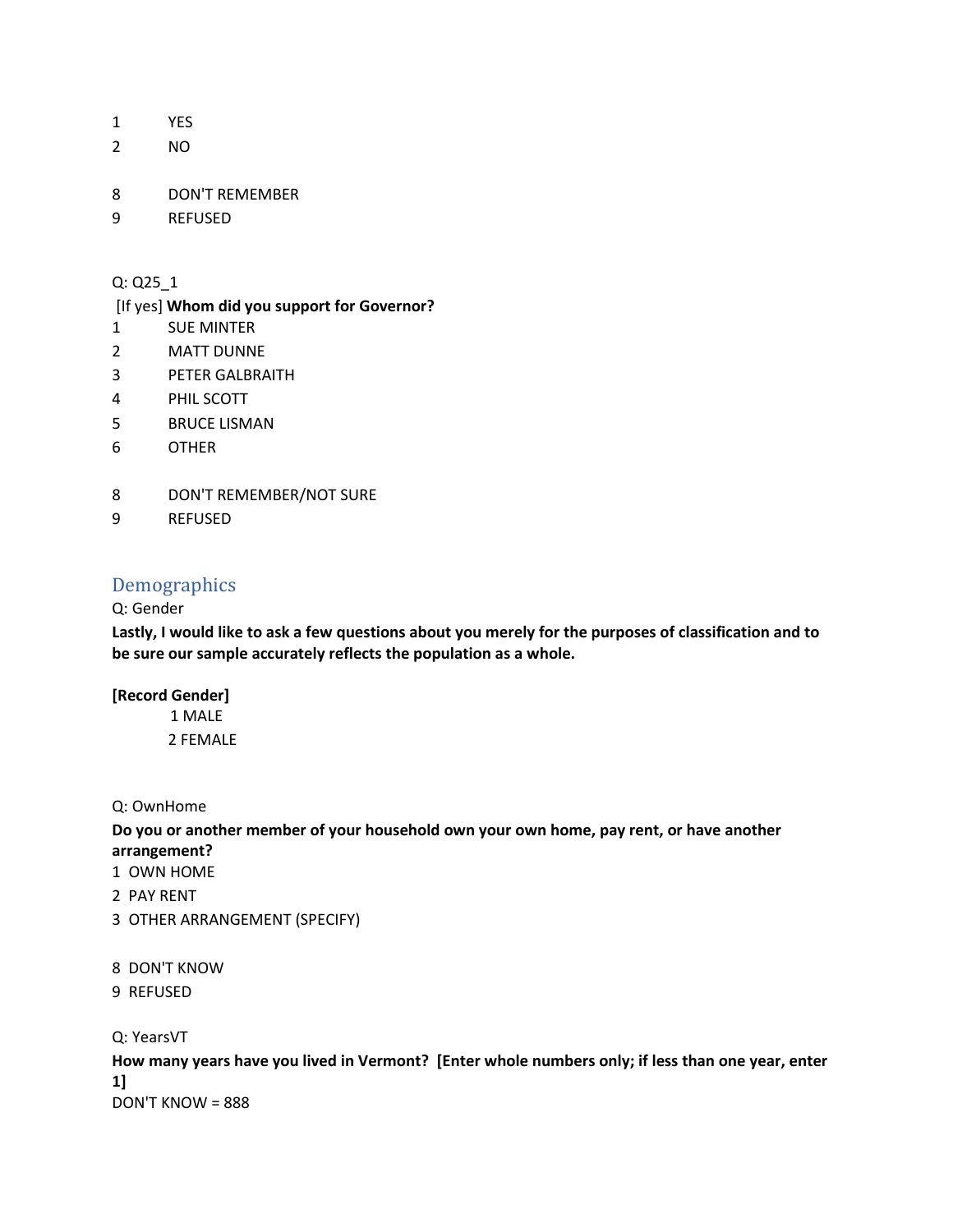#### REFUSED = 999

Q: YrBorn **In what year were you born? [Enter the last two digits].**  DON'T KNOW = 888 REFUSED = 999

Q: Education

**What is the highest grade of school or year in college you have completed?** 

1 Less than High School

2 High School Diploma

3 Some college

4 College degree

5 Some post-graduate work

6 Post-graduate degree

8 DON'T KNOW 9 REFUSED

Q: Party

**In politics today, do you consider yourself a Republican, a Democrat, an Independent, or something else?**  1 REPUBLICAN 2 DEMOCRAT 3 INDEPENDENT 4 OTHER (SPECIFY)

8 DON'T KNOW 9 REFUSED

Q: IndLean

[IF PARTY = INDEPENDENT OR OTHER] **As of today, do you lean more to the Democratic Party or to the Republican Party?** 1 LEAN DEMOCRAT 2 LEAN REPUBLICAN

3 LEAN TOWARD NEITHER PARTY

4 OTHER (SPECIFY)

8 DON'T KNOW 9 REFUSED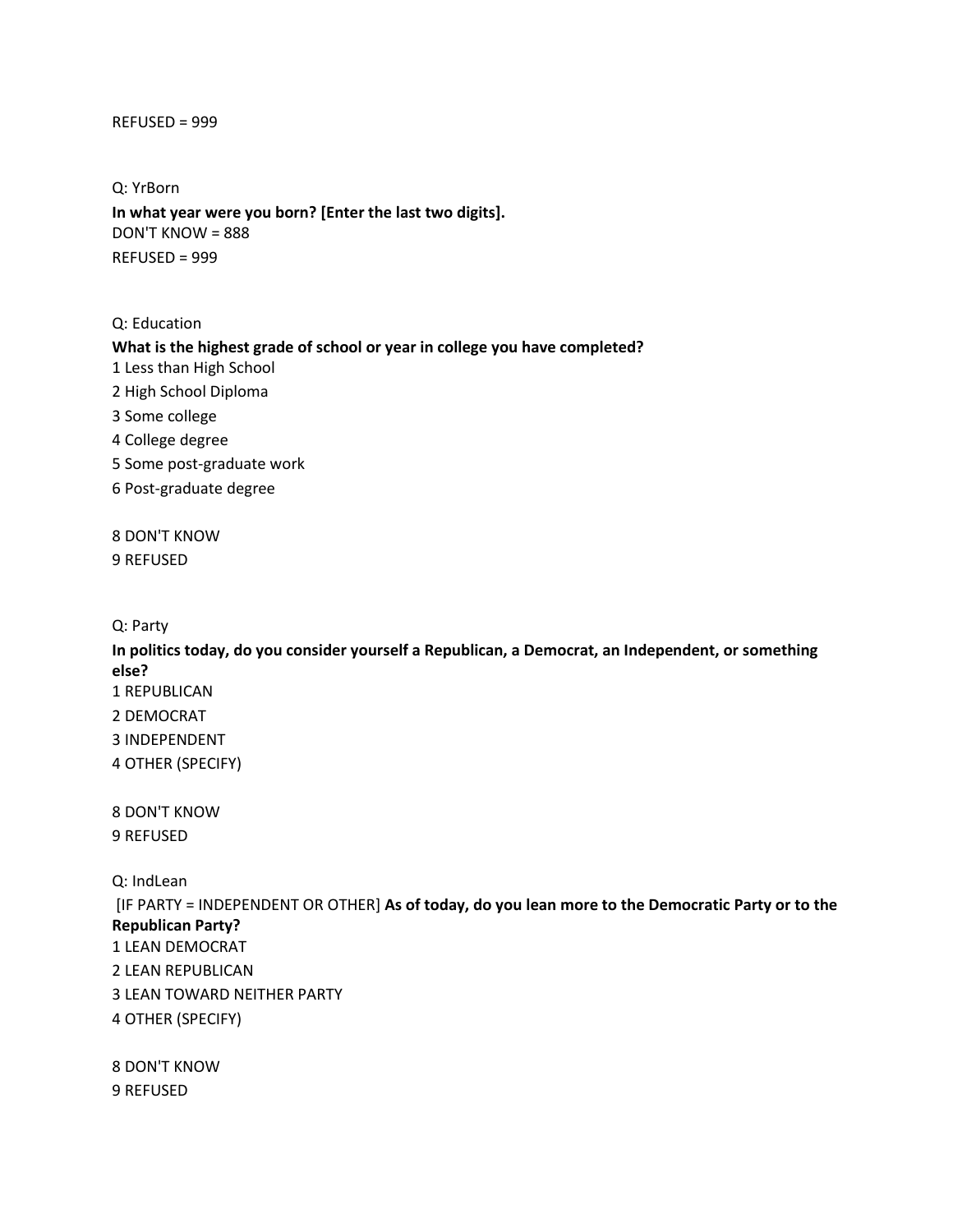Q: RegVote **Are you registered to vote in Vermont?**  1 YES 2 NO 8 DON'T KNOW 9 REFUSED Q: County **In what county do you live?**  1 ADDISON 2 BENNINGTON 3 CALEDONIA 4 CHITTENDEN 5 ESSEX 6 FRANKLIN 7 GRAND ISLE 8 LAMOILLE 9 ORANGE 10 ORLEANS 11 RUTLAND 12 WASHINGTON 13 WINDHAM 14 WINDSOR 88 DON'T KNOW 99 REFUSED Q: CellOnly **[FOR CELL PHONE ONLY] Do you use a landline phone at home on which you can be reached?**  1 YES 2 NO 8 DON'T KNOW 9 REFUSED Q: LLOnly

**[FOR LANDLINE PHONE ONLY] Do you also use a cell phone for personal use on which you can be reached?** 

1 YES

2 NO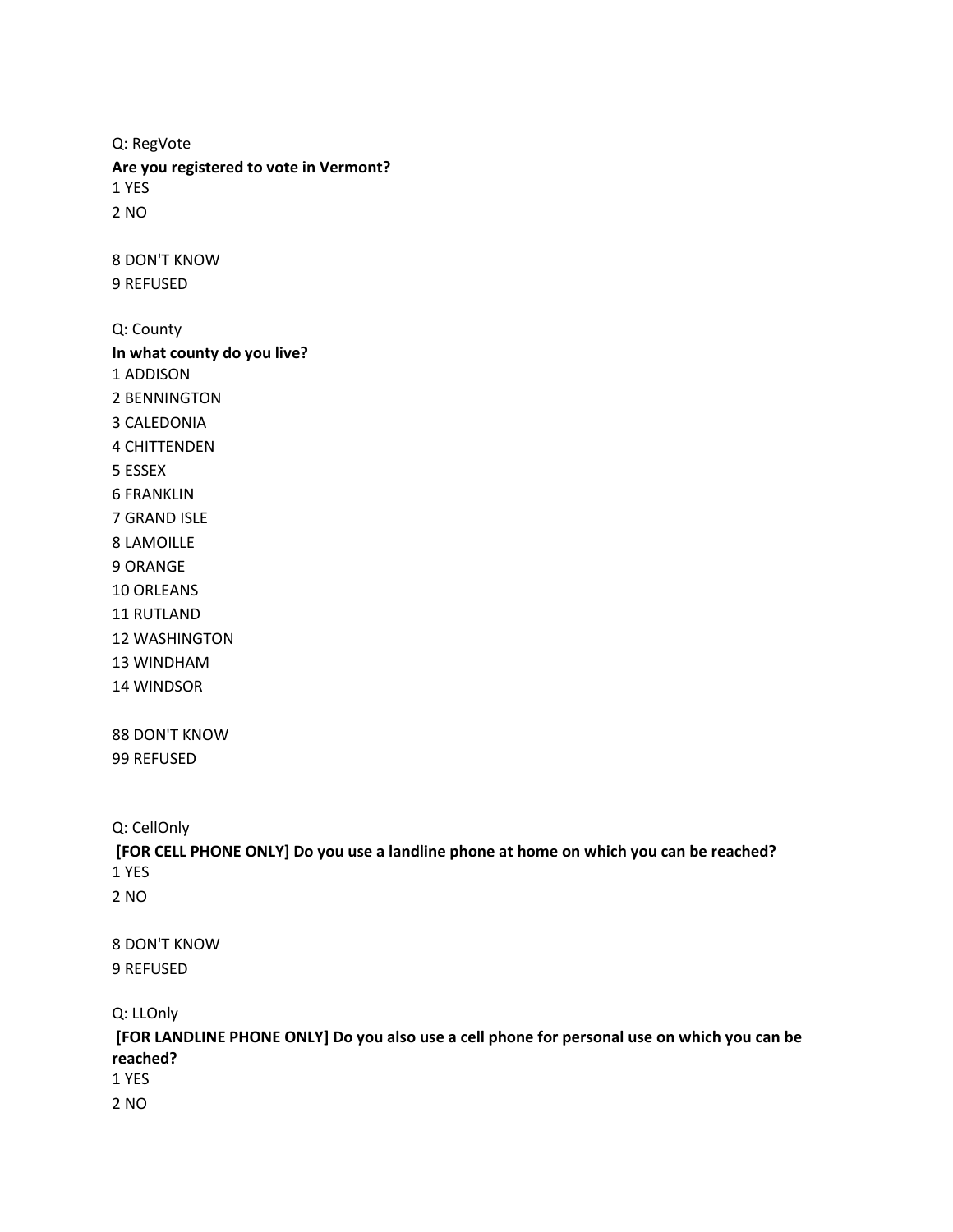8 DON'T KNOW 9 REFUSED

## Q: Adults

**[FOR LANDLINE PHONE ONLY] How many adults (18 years or older) live in your household? [Enter whole numbers only; if R lives alone, enter 1.]** 

Q: Income1

**If you added together all the yearly income, before taxes, of all the members of your household for last year (2015) would that total be less than \$40K, or \$40K or more?** 1 LESS THAN \$40,000 2 \$40,000 OR MORE

8 DON'T KNOW 9 REFUSED

Q: Income2 **[IF LESS THAN \$40K] Would that be \$20K or less or more than \$20K but less than \$40K?**

1 LESS THAN \$20,000 2 \$20,000 to \$40,000

8 DON'T KNOW 9 REFUSED

Q: Income3

**[If 40K or more] Would that be \$40K but less than \$60K, \$60K but less than \$80K, \$80K but less than \$100K, or \$100K or more?** 1 \$40,000 but less than \$60,000 2 \$60,000 but less than \$80,000 3 \$80,000 but less than \$100,000 4 \$100,000 or more

8 DON'T KNOW 9 REFUSED

Q: Followup

**Finally, would you be willing to be interviewed by a reporter to discuss your reactions to some of the topics we've been talking about?**

1 YES

2 NO